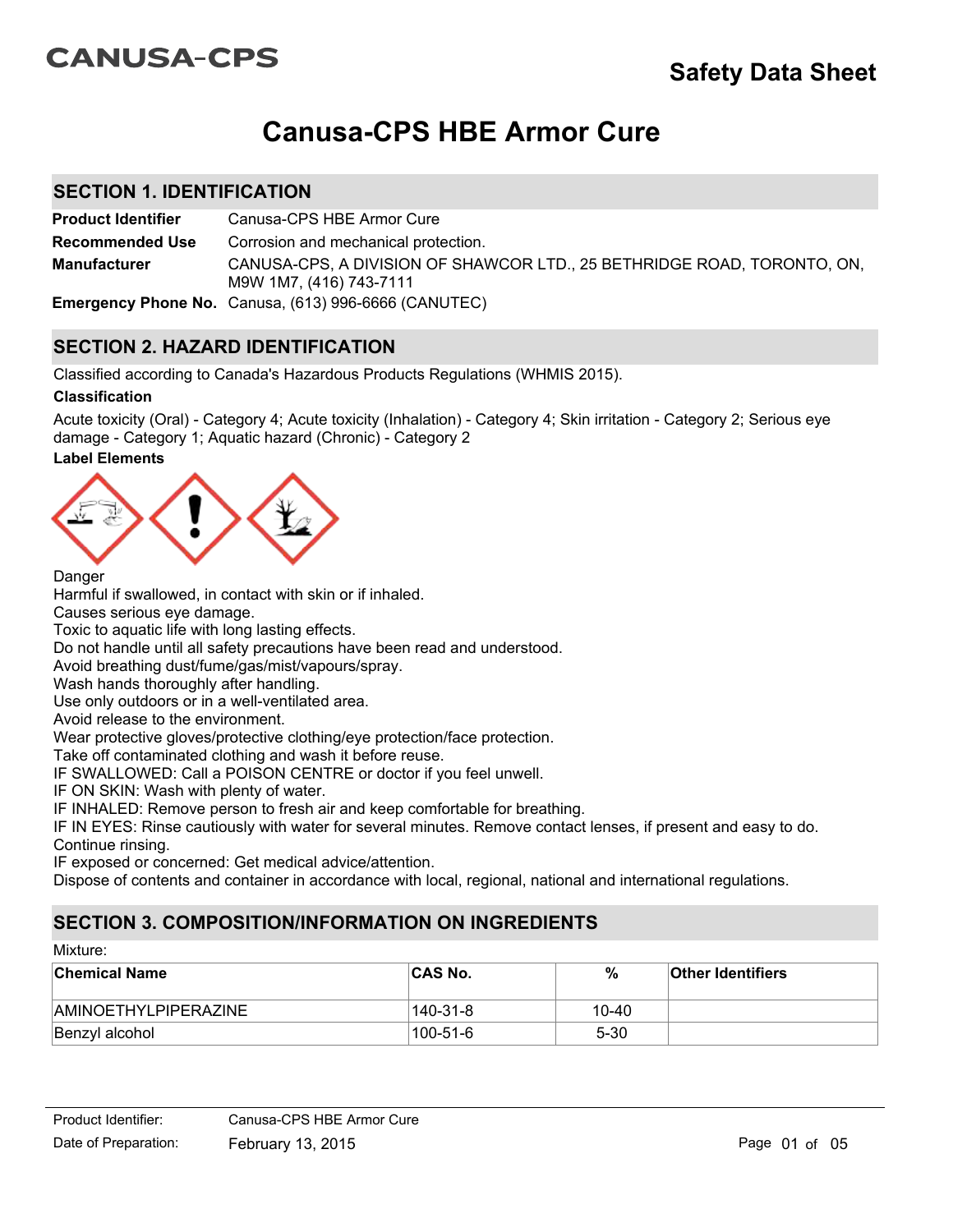## **SECTION 4. FIRST-AID MEASURES**

#### **First-aid Measures**

#### **Inhalation**

Move to fresh air. If symptoms persist seek medical attention.

#### **Skin Contact**

Take off contaminated clothing, shoes and leather goods (e.g. watchbands, belts). Immediately wash gently and thoroughly with lukewarm, gently flowing water and mild soap for 15-20 minutes.

#### **Eye Contact**

Immediately rinse the contaminated eye(s) with lukewarm, gently flowing water for 15-20 minutes, while holding the eyelid(s) open. Get medical attention.

#### **Ingestion**

Do not induce vomiting. Immediately call a Poison Centre or doctor.

### **SECTION 5. FIRE-FIGHTING MEASURES**

#### **Extinguishing Media**

#### **Suitable Extinguishing Media**

Carbon dioxide, dry chemical powder, appropriate foam, water spray or fog.

#### **Specific Hazards Arising from the Product**

Oxides of carbon and nitrogen; carboxylic acids; aldehydes.

#### **Special Protective Equipment and Precautions for Fire-fighters**

Do not use direct stream of water.

Self-contained breathing apparatus and full protective clothing.

## **SECTION 6. ACCIDENTAL RELEASE MEASURES**

#### **Personal Precautions, Protective Equipment, and Emergency Procedures**

Eliminate all ignition sources if safe to do so. Use the personal protective equipment recommended in Section 8 of this safety data sheet.

#### **Environmental Precautions**

Do not allow into any sewer, on the ground or into any waterway.

#### **Methods and Materials for Containment and Cleaning Up**

Contain and soak up spill with absorbent that does not react with spilled product. Dispose of in compliance with applicable legislation.

## **SECTION 7. HANDLING AND STORAGE**

#### **Precautions for Safe Handling**

Wear appropriate PPE.

#### **Conditions for Safe Storage**

Store in an area that is: cool, dry. Adequate general ventilation is recommended; local ventilation if in a confined or restricted area.

## **SECTION 8. EXPOSURE CONTROLS/PERSONAL PROTECTION**

#### **Control Parameters**

|                      | <b>ACGIH TLV®</b>         |             | <b>OSHA PEL</b>           |                | <b>AIHA WEEL</b> |            |
|----------------------|---------------------------|-------------|---------------------------|----------------|------------------|------------|
| <b>Chemical Name</b> | <b>TWA</b>                | <b>STEL</b> | <b>TWA</b>                | <b>Ceiling</b> | 8-hr TWA         | <b>TWA</b> |
| Benzyl alcohol       | <b>Not</b><br>established |             | <b>Not</b><br>established |                | $10$ ppm         |            |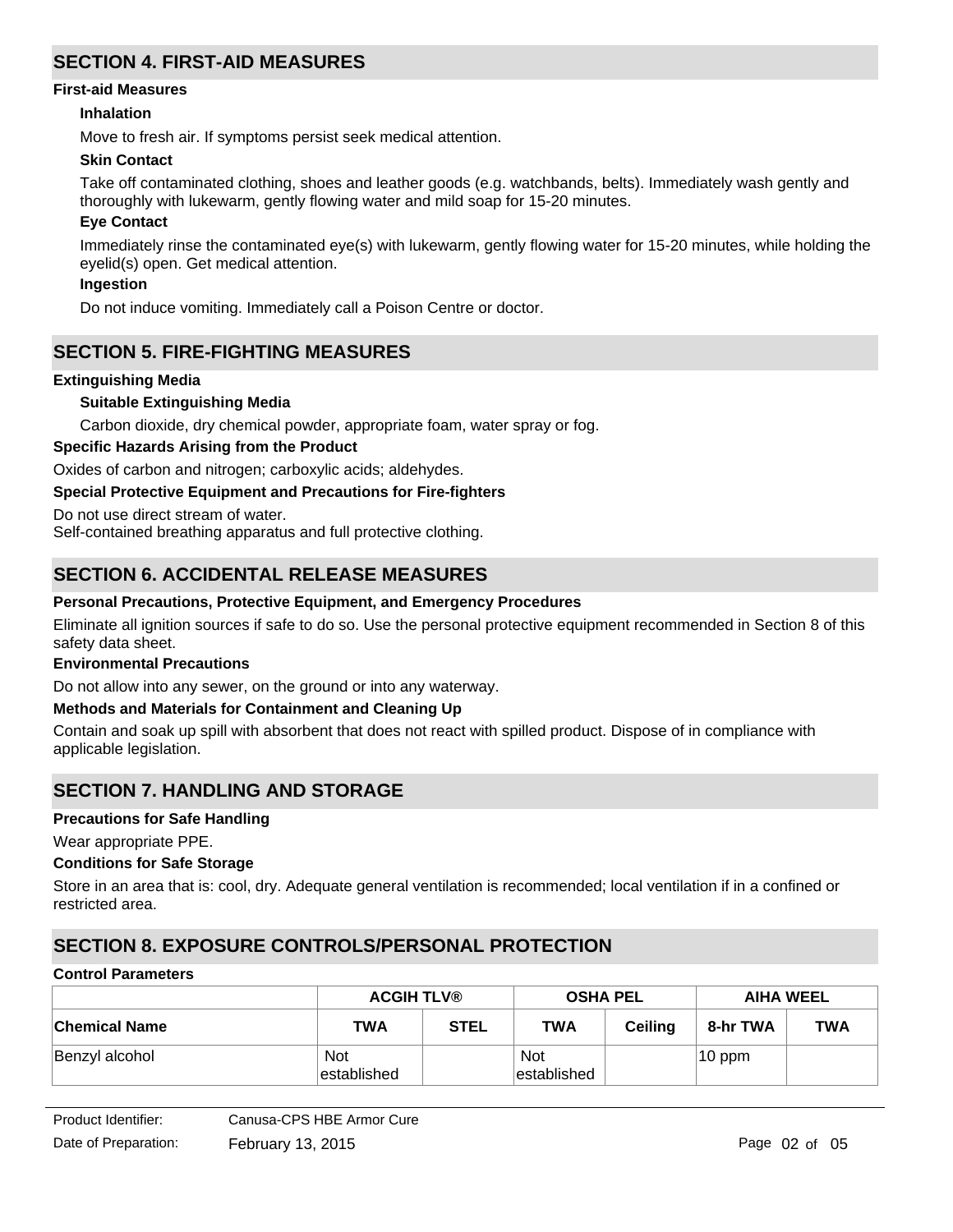#### **Appropriate Engineering Controls**

General ventilation is usually adequate. Use local exhaust ventilation, if general ventilation is not adequate to control amount in the air.

## **Individual Protection Measures**

#### **Eye/Face Protection**

Wear chemical safety goggles. Wear chemical safety goggles and face shield when contact is possible.

#### **Skin Protection**

Wear chemical protective clothing e.g. gloves, aprons, boots.

Suitable materials are: butyl rubber, Viton®, neoprene rubber. The following materials should NOT be used: natural rubber, nitrile rubber.

#### **Respiratory Protection**

Wear a NIOSH approved air-purifying respirator with an organic vapour cartridge.

## **SECTION 9. PHYSICAL AND CHEMICAL PROPERTIES**

#### **Basic Physical and Chemical Properties**

| Appearance                      | Dark grey - brown.     |
|---------------------------------|------------------------|
| <b>Odour</b>                    | Not available          |
| <b>Odour Threshold</b>          | Not available          |
| рH                              | Not applicable         |
| Relative Density (water $= 1$ ) | 1.946                  |
| <b>Solubility</b>               | Not available in water |
| <b>Other Information</b>        |                        |
| <b>Physical State</b>           | Liquid                 |

## **SECTION 10. STABILITY AND REACTIVITY**

#### **Possibility of Hazardous Reactions**

Hazardous polymerizations will not occur.

#### **Incompatible Materials**

Avoid strong acids and oxidizers.

#### **Hazardous Decomposition Products**

Oxides of carbon and nitrogen. Carboxylic acids. Aldehydes.

## **SECTION 11. TOXICOLOGICAL INFORMATION**

#### **Likely Routes of Exposure**

Inhalation; skin contact; eye contact; ingestion.

#### **Acute Toxicity**

| <b>Chemical Name</b> | <b>LC50</b>                                                 | LD50 (oral)           | LD50 (dermal)                     |
|----------------------|-------------------------------------------------------------|-----------------------|-----------------------------------|
| AMINOETHYLPIPERAZINE |                                                             | $2140$ mg/kg (rat)    | 880 mg/kg (rabbit)                |
| Benzyl alcohol       | $>$ 4168-5400 mg/m3 (rat)<br>$(4$ -hour exposure) (aerosol) | 1230-1580 mg/kg (rat) | $\vert$ < 5250 mg/kg (guinea pig) |

#### **Serious Eye Damage/Irritation**

May cause irritation and burns.

#### **STOT (Specific Target Organ Toxicity) - Single Exposure**

#### **Inhalation**

May cause irritation. May damage contacted tissue and produce scarring.

#### **Skin Absorption**

May cause irritation. May cause burns. May cause allergic reaction.

Product Identifier: Canusa-CPS HBE Armor Cure

Date of Preparation: February 13, 2015 **Page 13** and 2015 Page 03 of 05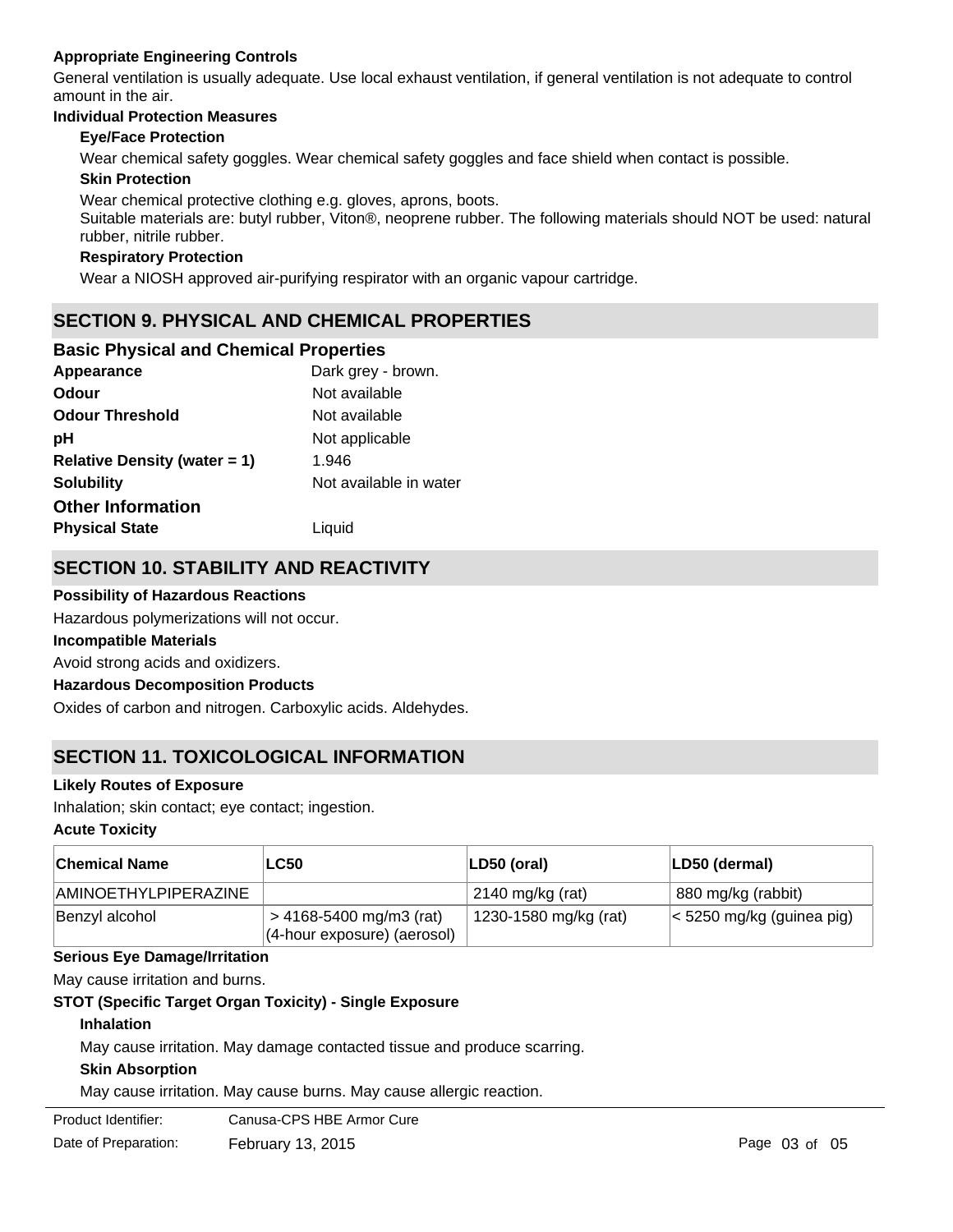### **Ingestion**

Harmful if swallowed.

#### **Respiratory and/or Skin Sensitization**

Sensitization may occur following exposure to the liquid or vapour.

#### **Carcinogenicity**

| <b>Chemical Name</b>        | <b>IARC</b> | <b>ACGIH®</b>  | <b>NTP</b>        | ∣OSHA      |
|-----------------------------|-------------|----------------|-------------------|------------|
| <b>AMINOETHYLPIPERAZINE</b> | Not Listed  | Not designated | <b>Not Listed</b> | Not Listed |
| Benzyl alcohol              | Not Listed  | Not Listed     | INot Listed       |            |

#### **Reproductive Toxicity**

#### **Sexual Function and Fertility**

May cause effects on sexual function and/or fertility.

## **SECTION 12. ECOLOGICAL INFORMATION**

#### **Ecotoxicity**

May be toxic to aquatic organisms. May cause long-term adverse effects in the aquatic environment.

#### **Acute Aquatic Toxicity**

| <b>Chemical Name</b>     | LC50 Fish                                                                                 | <b>EC50 Crustacea</b>                            | <b>ErC50 Aquatic</b><br><b>Plants</b> | ErC50 Algae |
|--------------------------|-------------------------------------------------------------------------------------------|--------------------------------------------------|---------------------------------------|-------------|
| AMINOETHYLPIPERAZIN<br>E | 2190 mg/L<br>(Pimephales<br>promelas (fathead<br>minnow); 96-hour;<br>flow-through)       |                                                  |                                       |             |
| Benzyl alcohol           | 770 mg/L<br>(Pimephales<br>promelas (fathead<br>minnow); 48-hour;<br>fresh water; static) | mg/L (Daphnia<br>magna (water flea);<br>48-hour) |                                       |             |

## **SECTION 13. DISPOSAL CONSIDERATIONS**

#### **Disposal Methods**

Dispose of as hazardous waste. Dispose of in compliance with all federal, state, provincial, municipal and local legislation.

## **SECTION 14. TRANSPORT INFORMATION**

| <b>Regulation</b> | UN No. | <b>Proper Shipping Name</b>      | <b>Transport Hazard</b><br>Class(es) | <b>Packing</b><br><b>Group</b> |
|-------------------|--------|----------------------------------|--------------------------------------|--------------------------------|
| Canadian TDG      | 2735   | Amines, Liquid, Corrosive, N.O.S | Class 8                              | Ш                              |

**Special Precautions** Not applicable

**Transport in Bulk According to Annex II of MARPOL 73/78 and the IBC Code**

Not applicable

## **SECTION 15. REGULATORY INFORMATION**

#### **Safety, Health and Environmental Regulations**

The regulatory information provided is not intended to be comprehensive. Other local, state, provincial, federal international or country specific regulations may apply to this material.